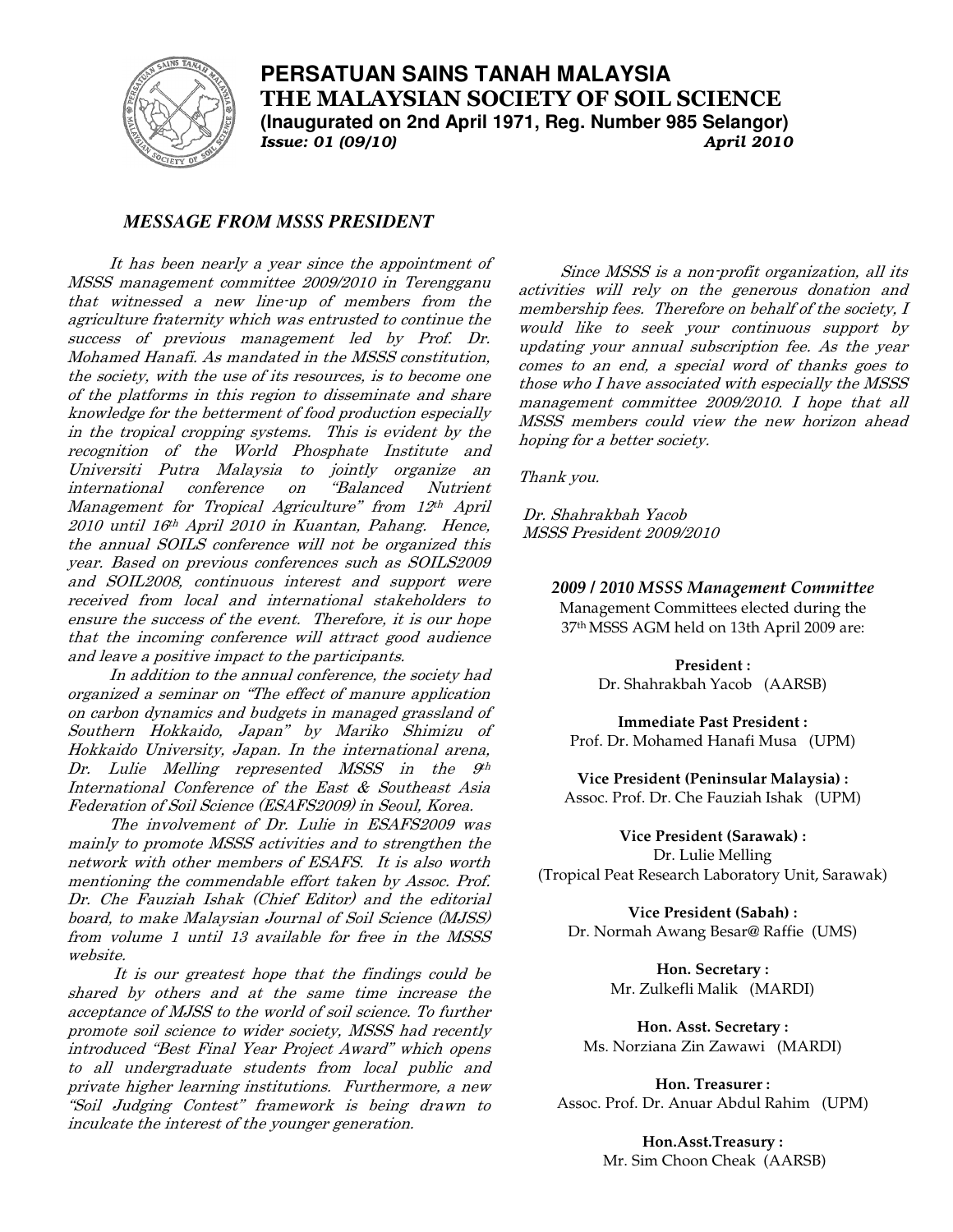## **Committee members :**

Choo Seh Bah (DOA) Dr. Muhamad Radzali Mispan (MARDI) Assoc. Prof. Dr. Jamal Talib (UPM) Vijiandran Juva Rajah (UP)

> **Co-opt member :**  Dr. Paramanathan (PASS)

**Auditors :**  Prof. Dr. Shamsuddin Jusop (UPM) Assoc. Prof. Dr. Ahmad Husni Mohd Hanif (UPM)

**Chief Editor MSSS Journal :**  Assoc. Prof. Dr. Che Fauziah Ishak (UPM)

**Our MSSS Representatives in respective NGOs :** 

- **Balai Iktisas Malaysia (BIM):** Prof. Dr. Mohamed Hanafi Musa (UPM) Dr. Lulie Melling (DOA, Sarawak)
- **Confederation of Scientific and Technological Associations in Malaysia (COSTAM) :**  Dr. Shahrakbah Yacob (AARSB) Mr. Zulkefli Malik (MARDI)
- **SIRIM Fertilizer Committee :**  Mr. Teo Chor Boo
- **SIRIM Technical Committee on Soil Quality :**  Prof. Dr. Mohamed Hanafi Musa

## HIGHLIGHT OF SOIL SCIENCE CONFERENCE 2009

Issues on soil health had captured the attention of over 150 registered participants comprising researchers, academicians, postgraduate students, extension agents, stakeholder, exhibitors, NGOs and public sectors. This is because soil degradation from intensive cultivation, mechanization, limited crop rotations, and lack of organic matter additions has reduced yield potential. The conference was held in Primula Beach Resort, K. Terengganu, Terengganu from 13th - 15th April 2009 with the theme "Soil Health: Preserving Resources for Sustainable Agriculture".

A total of 1 keynote paper, 2 Fellow MSSS papers, 23 papers and 47 posters covering a wide range of topics including soil characteristics, plant health, soil waste management and environment, fertilizer management and pedometric were presented. Several exhibitors also took the opportunity to display their agricultural-based products such as advisory services, planting materials, fertilizers, machinery, tools & equipment and local products.

To complement the conference, a postconference tour was organized in Setiu District, Terengganu. The tour was on soil correlation of BRIS soils which included 4 pits that covered Baging Series, Jambu Series, Rhu Tapai Series and Rudua Series. The tour was led by Mr. Choo Seh Bah from DOA Putrajaya, who briefed the participants on the different types of BRIS soils found in that area. The tour also visited Liza Pitaya Plantation, one of the Taman Kekal Pertanian Makanan (TKPM) projects under DOA authority.

All in all, it can be stated that this conference was a full success in providing an overview of ongoing soil research and an outlook in the future development of soil sciences as one important indicator of sustainable agriculture.

#### *MSSS 2009 AWARDS*

The following MSSS Fellowships and Awards were conferred to the following recipients in recognitions of their achievements during SOILS 2009 Conference that was held on 13-14 April 2009 in K.Terengganu:

#### **MSSS Fellowships (FMSoil) Award :**

Prof. Dr. Hj. Zin Zawawi Hj Zakaria ( UNIMAS)

# **Best Soil Science Student Award :**

Miss Rul Hajar Muda

#### **Best Secondary School Student Awards :**

- 1. Sheikh Muhammad Huzaifah b. Tharmizudeed *SMK Panji Alam*
- 2. Ahmad Nawawi b. Ngah *SMK Tengku Bariah*
- 3. Nur Atiqah bt. Ramli  *SMK Manir*
- 4. Muhammad Amirul Haqimi b. Abdul Rahman *SMK Belara*

**Post conference tour on soil correlation of BRIS soils in Setiu District, Terengganu** 



*Prepared by: Norziana Zin Zawawi (MARDI)*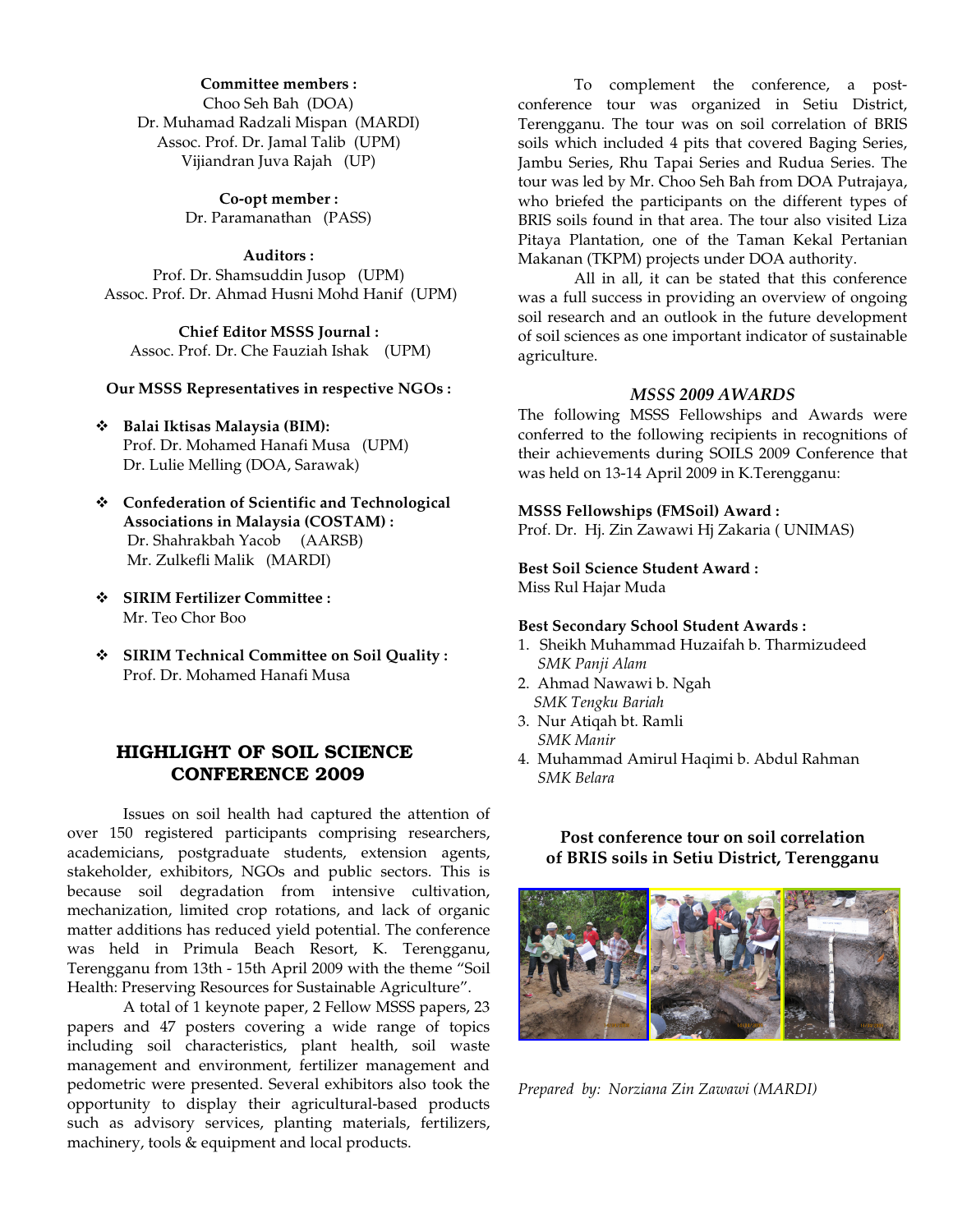THE 9TH INTERNATIONAL CONFERENCE OF THE EAST & SOUTHEAST ASIA FEDERATION OF SOIL SCIENCE (ESAFS9), 27-30 OCT 2009, SEOUL, KOREA



## **Theme: Soils as a Convergent Technology in Tandem with Human and Ecosystem Health**

The main function of ESAFS has accomplished the most important functions assigned to our soil related to substantiality of soil fertility and productivity with efficient use of nutrients and water, and protection of global and regional environments, in collaboration with scientists throughout ESAFS countries as well as abroad.

About 400 soil scientists from 30 countries participate at this conference and about 300 papers were presented throughout the conference.

During the **ESAFS9 Business Meeting**, there were several agenda proposed which were for future development of ESAFS which were as follows:

- 1. Selection of the 2nd ESAFS Awardee
- 2. Official logo for ESAFS
- 3. Expansion of ESAFS member countries
- 4. Construction of mailing lists for member countries
- 5. Preparation of ESAFS official homepage
- 6. Preparation of ESAFS Funds
- 7. Efficient way to publish the ESAFS Newsletter
- 8. Next ESAFS Meeting: Sri Lank (2011) and Indonesia (2013)

## **1. ESAFS Award**

The ESAFS was awarded to Prof. Zueng-Sang Chen of China who was nominated both by The Soil Science Society of China (SSSC) and The Korean Society of Soil Science and Fertilizer (KSSSF)

### **2. Official logo of ESAFS**

It has been finalized that the official logo of ESAFS is to maintain the logo used for ESAFS9

### **3. Expansion of ESAFS member countries**

Core members shall consist of any scientific societies concerned with soil science, plant nutrition and fertilizer management and technology in any countries in East

and Southeast Asia where rice-based cropping system is an important component of agricultural production system.

The Federation welcomes the societies which are located outside of the region but interested in the activities of the Federation as the associate members for promoting the objectives of ESAFS together.

## **4. Construction of mailing lists for members from member countries**

It has been agreed that the mailing lists for members from member countries for ESAFS activities is necessary to be construct for the webpage to share information without releasing into any individual or commercial use.

## **5. Preparation of ESAFS official homepage**

The official ESAFS homepage which has been well managed by the Japanese Society of Soil Science and Plant Nutrition is as below:

 http://www.soc.nii.ac.jp/jssspn/eng/ESAFS /esafs-tky.html

## **1. Preparation of ESAFS Funds**

The fund is still currently being managed by the Japanese and there is still a continuous discussions about the necessity of ESAFS Funds for ESAFS activity in the future.

## **2. The ESAFS Newsletters**

Until now, 13 Newsletter have been published and archived in the above URL under leadership of Japanese Society of Soil Science and Plant Nutrition (JSSSPN). ESAFS host country will publish two newsletters: one is for the country report and the other is for ESAFS Conference.

### **3. Next ESAFS Meeting**

10th ESAFS – 2011 : Sri Lanka 11th ESAFS – 2013 : Indonesia 12th ESAFS – 2015 : Thailand

The 9<sup>th</sup> ESAFS stress the importance of international cooperation is the best and the most responsible means we have to respond to the importance and need of soils for our human beings.

### *Reported by : Dr. Lulie Melling*